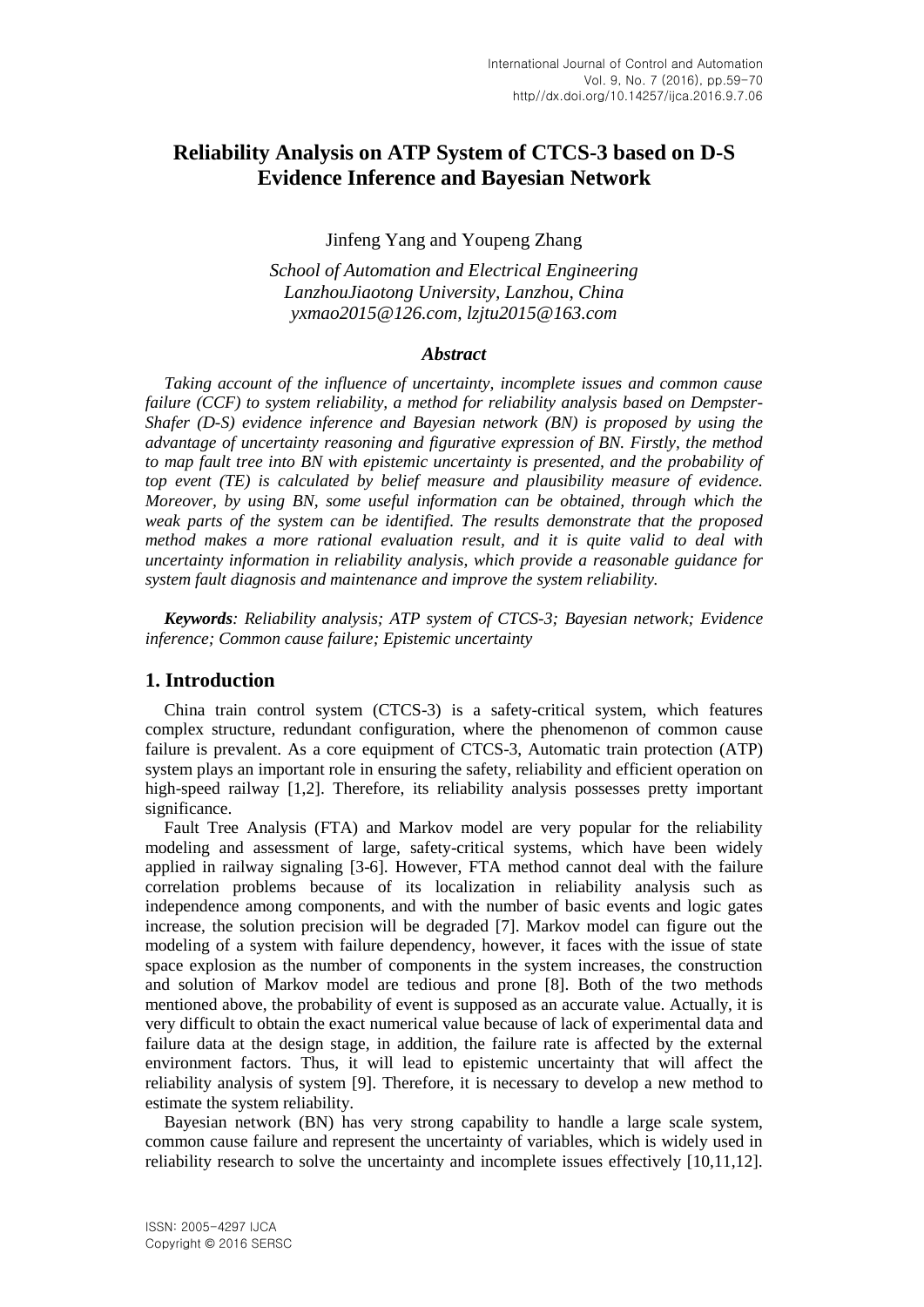Dempster-Shafer (D-S) evidence theory can reduce the dependence on the original information by quantifying uncertainty information [13,14].

In this paper, a method which is combined by the D-S evidence theory and Bayesian network for reliability assessment of ATP system is proposed, which can weaken the effect of imperfection of the original parameters or subjective parameters in the reliability evaluation. It is able not only to compute the system reliability indices but also to analyze easily the effects of a certain components on the system reliability to find the weak links of the system, which is helpful to enhance the system reliability. The tool of MSBNX simplifies the counting process efficiently.

# **2. Description of the ATP system**

#### **2.1. Structure and function of ATP system**

ATP is the indispensable device of high speed train because it is in charge of controlling train movement against a permitted speed profile (braking or protection curve). In order to perform train protection, the ATP system must be equipped with the following devices: Vital Computer (VC), Train Interface Unit (TIU), Speed and Distance Unit (SDU), Track Circuit Information Receiver (TCR), Radio Transmission Module (RTU), Radio Station (RSS), GSM for Railway (GSM-R), Balise Transmission Module (BTM), BTM Antenna, Driver Machine Interface (DMI), Juridical Recorder Unit (JRU). The VC involves CTCS-3 control unit and CTCS-2 control unit, and the two units are set independently but running at the same time. The former takes charge of the core control function as CTCS-3 train control system works normally, and the latter takes charge of the control function of spare system (CTCS-2). Structure diagram of ATP system is given in Figure.1.



**Figure 1. Structure Diagram of ATP System**

## **2.2 Fault Tree Model of ATP System**

FTA is a figure deductive method, which can realize the logical reasoning of failure event under certain conditions. This method is based on the identification of a particular undesired event to be analyzed, called Top Event (TE). FTA is carried out in two steps: qualitative and quantitative analysis. The first step in which the logical expression of the TE is derived in terms of the minimal cut sets, and the second step in which, on the basis of the probabilities assigned to the failure events of the basic components, the occurrence probability of the TE is calculated.

ATP system is a real-time and safety-critical computing system, so most of the key equipment are based on the well-known and highly adopted hot standby redundant architecture, such as VC, TIU, TCR, RTU, et al. From the perspective of system function, the main function of ATP is to realize the train operation against a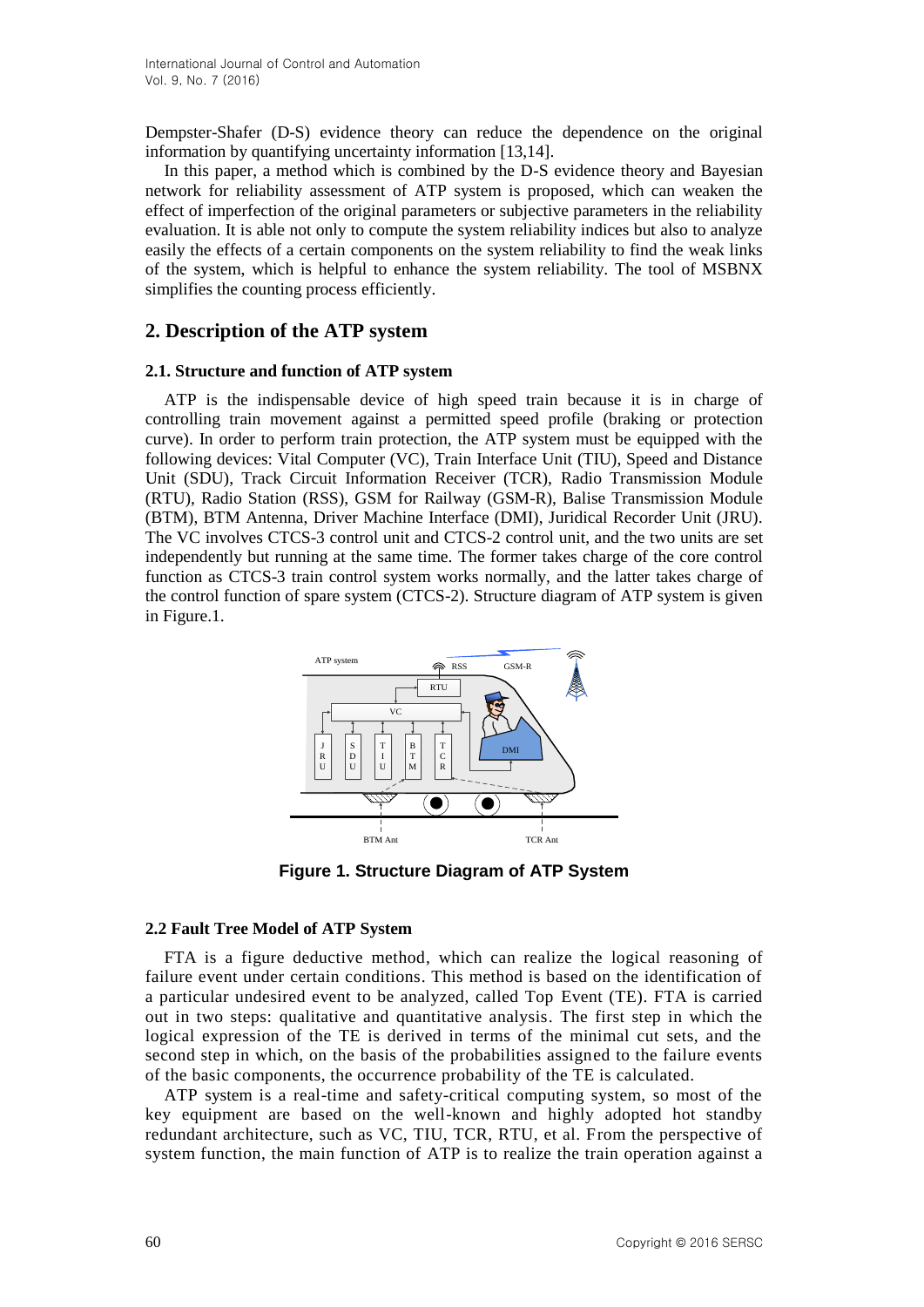$TE = B1B2 + D8 + D9 + D10 + D11$  (1)

permitted speed profile. Therefore, we can neglect the units that have no impacts on the main function when establishing the fault tree model of ATP. According to the steps of FTA, ATP failure is selected as the TE. The fault tree model for the ATP system is depicted in Figure 2. The logical expression of the TE as a function of the minimal cut sets is given by the following expression:



**Figure 2. The Fault Tree Model for the ATP System**

We will realistically assume that the ATP system is irreparable on-line. Moreover, it only features a failure mode related to availability, that is, at any time it can only assume two states: available and unavailable. Furthermore, we assume that the components of ATP obey the exponential distribution. The code, name and failure rate of the basic units in the fault tree of ATP are shown by Table 1, which come from the reference [15].

| Event number   | Event code     | Event name    | Failure rate           |
|----------------|----------------|---------------|------------------------|
| 1              | E1             | $C2-CU$       | $1.20\times10^{-5}$    |
| $\overline{c}$ | E2             | <b>TCR</b>    | $2.30\times10^{-6}$    |
| 3              | E3             | TIU           | $2.10\times10^{-5}$    |
|                |                |               | Continued from Table 1 |
| Event number   | Event code     | Event name    | Failure rate           |
| $\overline{4}$ | E4             | <b>RTU</b>    | $1.80\times10^{-5}$    |
| 5              | E <sub>5</sub> | GSM-R         | $1.45\times10^{-8}$    |
| 6              | E6             | <b>RSS</b>    | $1.20\times10^{-5}$    |
| 7              | E7             | <b>ATP-CU</b> | $1.49\times10^{-5}$    |
| 8              | E8             | <b>SDU</b>    | $2.50\times10^{-9}$    |
| 9              | D <sub>9</sub> | <b>BTM</b>    | $2.00\times10^{-6}$    |
|                |                |               |                        |

| Table 1. Failure Rate of the Basic Units in ATP |  |  |  |  |
|-------------------------------------------------|--|--|--|--|
|                                                 |  |  |  |  |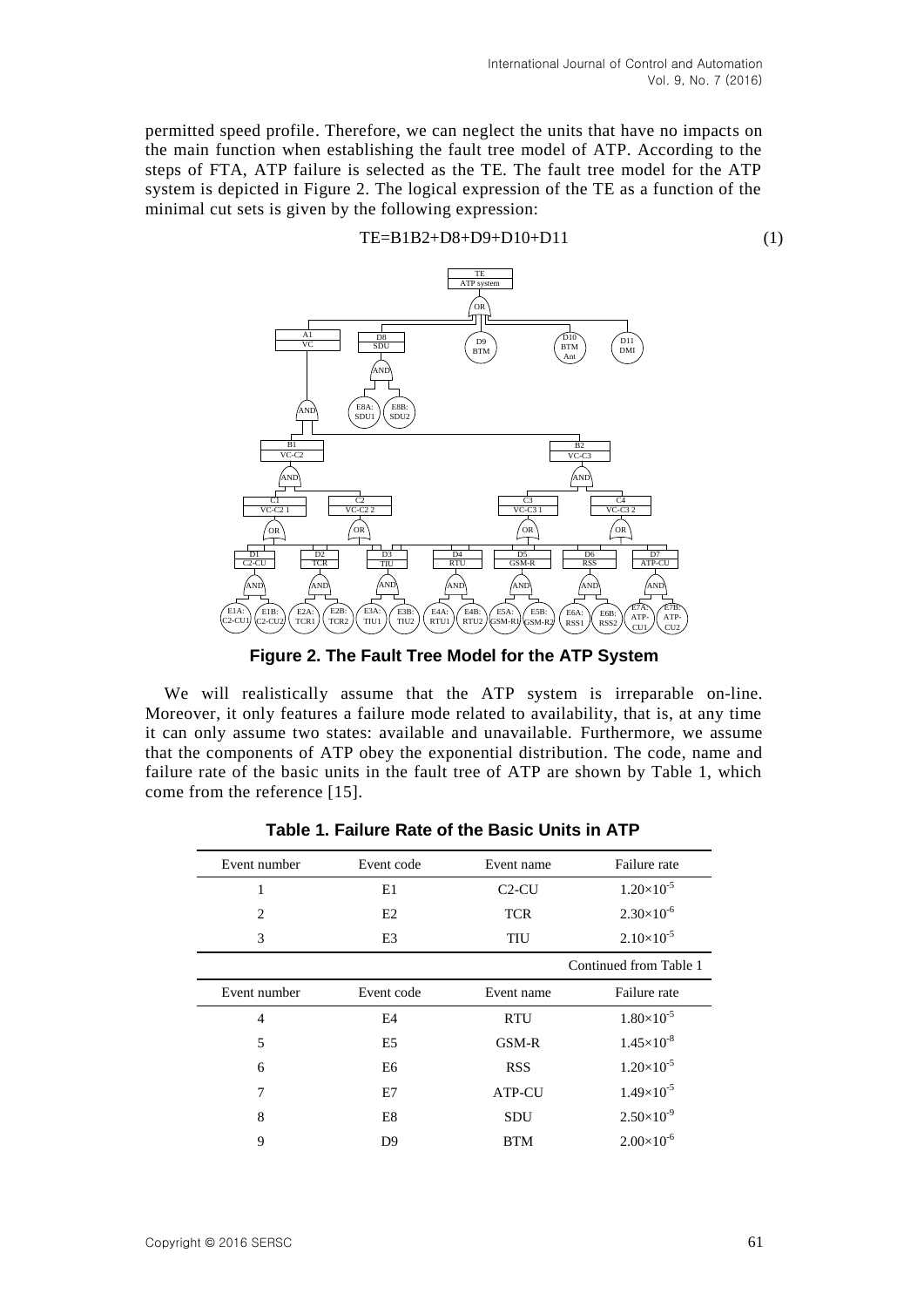| 10 | D10 | <b>BTM</b> Ant | $7.00\times10^{-8}$ |
|----|-----|----------------|---------------------|
|    | D11 | DMI            | $5.00\times10^{-6}$ |

## **3. Theory of BN and Evidence inference**

### **3.1. Bayesian Network**

BN is a directed acyclic graph (DAG), which is based on the theory of probabilistic reasoning to express the relationship between random variables. Variables are also called nodes. A Bayesian network is made up of a DAG and a set of Conditional Probability Table (CPT) [16]. In the DAG, there are some nodes denoting random variables and directed arcs between pairs of nodes representing dependencies relationship between them. In the BN, there are three types of nodes: root node, sub-node and leaf node.

The basic inference task of BN is calculating the occurrence probability of TE. Suppose  $A_i$  ( $i=1,2,...,n$ ) and *B* are random variables, and the probability of event *B* is not zero, that is  $P(B) > 0$ . According to the Bayesian formula,  $P(A | B)$  can be expressed as,

$$
P(A_i | B) = \frac{P(A_i)P(B | A_i)}{\sum_{i=1}^{n} P(A_i)P(B | A_i)}
$$
(2)

Where  $P(A_i | B)$  is that the conditional probability of event  $A_i$  on condition that event *B* has happened.  $P(A_i)$  is the prior probability, and  $P(A_i | B)$  is the posteriori probability of  $A$ . Based on the total probability formula,  $P(B)$  is defined as follows,

$$
P(B) = \sum_{i=1}^{n} P(B \mid A_i) P(A_i)
$$
 (3)

The advantages of BN in analyzing problems lie in its bidirectional reasoning, it is very convenient to derive the TE occurrence probability from prior probability by forward reasoning and then analyze the reliability of system. The backward reasoning also makes it easy to realize the weak links of system and carry out fault diagnosis [17].

#### **3.2. D-S Evidence Inference**

The D-S evidence theory provides a description of both imprecision and uncertainty by the definition of two functions: plausibility (Pl) and belief (Bel). Let  $\Theta$  be a space of hypotheses, and *A* is the set of the subsets of  $\Theta$ . Mass function (m) is defined for the element *A* of  $2^{\circ}$ , such that the value of  $2^{\circ}$  belongs to the [0,1] and,

$$
\begin{cases} m(\emptyset) = 0 \\ \sum_{A \subseteq \Theta} m(A) = 1 \end{cases} \tag{4}
$$

Where m  $(A)$  is the basic probability assignment (BPA) of event  $A$ , and  $\emptyset$  is the empty set.

The plausibility (Pl) and belief (Bel) functions, both derive from m, are defined from mass function, respectively,

$$
Bel(A) = \sum_{B \subseteq A} m(B) \tag{5}
$$

$$
\text{Pl}(A) = \sum_{B \cap A \neq \emptyset} \text{m}(B) \tag{6}
$$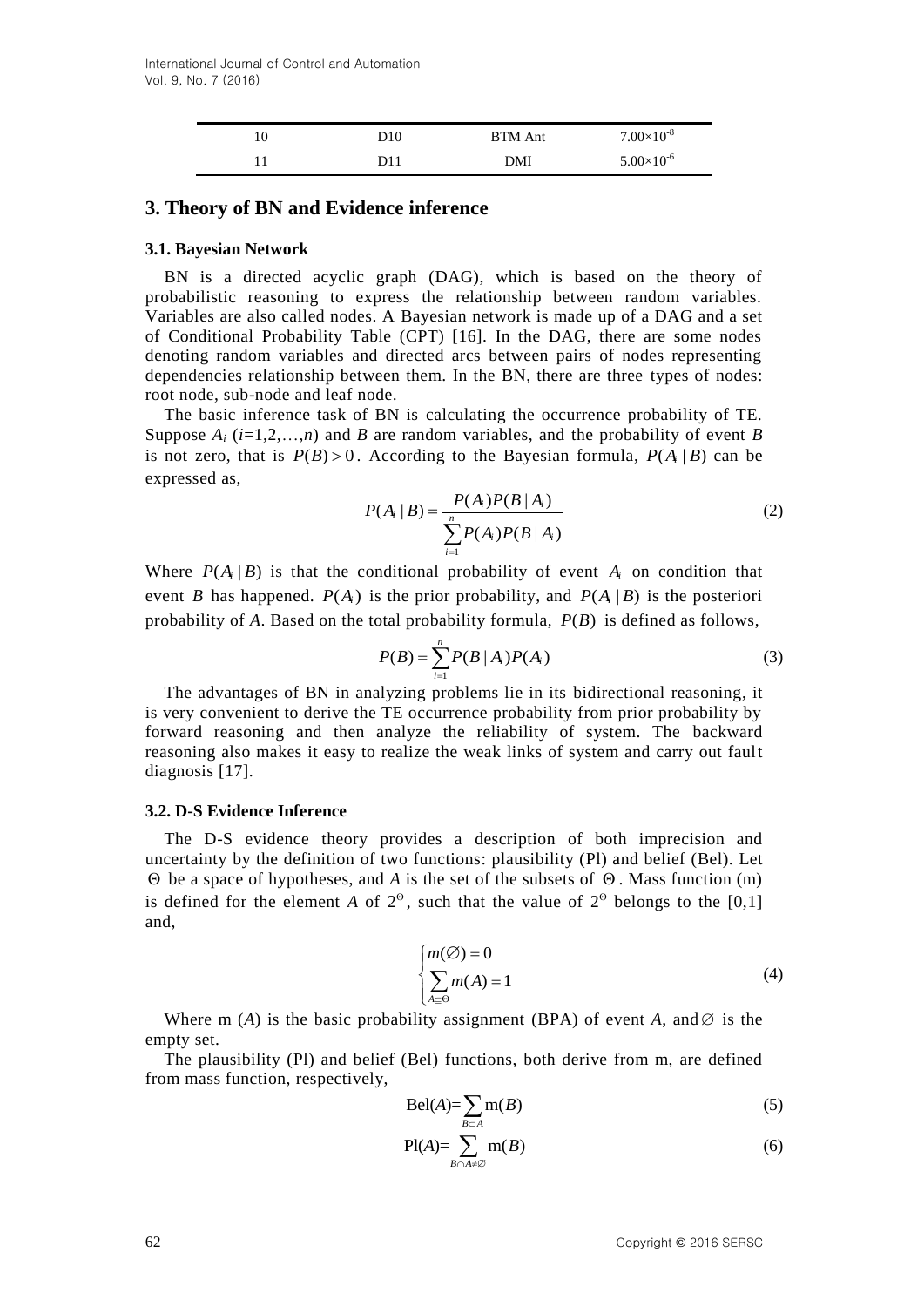These two functions, which have been sometimes referred to as belief and plausibility measurement, have the following properties,

$$
\begin{cases} \text{Bel}(A) \le \text{Pl}(A) \\ \text{Bel}(A) = 1 - \text{Pl}(A) \end{cases} \tag{7}
$$

From this formula, can we conclude that for the trusted measure of event *A*, Pl(*A*) is more optimistic than Bel(*A*), namely, Bel(*A*) is estimated to be more conservative than Pl(*A*). We denote *P*(*A*) the true value of trusted measure of event *A* and,

$$
Bel(A) \le P(A) \le Pl(A)
$$
 (8)

Thus it provides Bel (*A*) and Pl (*A*) which are the lower and upper probability of *P*(*A*) respectively.

#### **3.3. BN Expansion Based on Evidence Theory**

#### **3.3.1 BN Model with Epistemic Uncertainty:**

For ease of description, we suppose that basic event E only features two states, and denote "1" and "0" the event happens and does not happen respectively. Then  $\Theta = \{0,1\}$  and,

$$
2^{\Theta} = \{m(E \neq \emptyset) = 0; m(E = \{1\});
$$
  
 
$$
m(E = \{0\}); m(E = \{0,1\})
$$
\n(9)

Where  $\{0,1\}$  is the uncertainty of event occur or not, which express epistemic uncertainty [18]. The expression of BN nodes of logical gates with epistemic uncertainty are shown in Figure 3.



**Figure 3. BN Model with Epistemic Uncertainty**

#### **3.3.2. Reliability Prediction:**

It is very convenient to calculate the probability of TE through the forward reasoning of BN without counting the minimum cut sets, which can realize the reliability prediction. The probability of TE can be obtained according to the joint probability distribution.

$$
P(TE = 1) = \sum_{EL,..,En} P(E1 = e1,..,En = en, T = 1)
$$
 (10)

Where  $E1, E2, \ldots$ , En are the root nodes in BN, TE is the leaf node, e*i* is the state of E*i* and e*i* belongs to the [0,1].

The uncertainty will transfer from root node to the sub-node and leaf node through the BN when the root node with cognitive uncertainty [9]. Thus the probability of sub node M is not an accurate value but a numeral area, the lower and upper probability are obtained by Bel  $(M=1)$  and Pl  $(M=1)$ , respectively. Probability model of sub-node in BN is shown in Figure 4.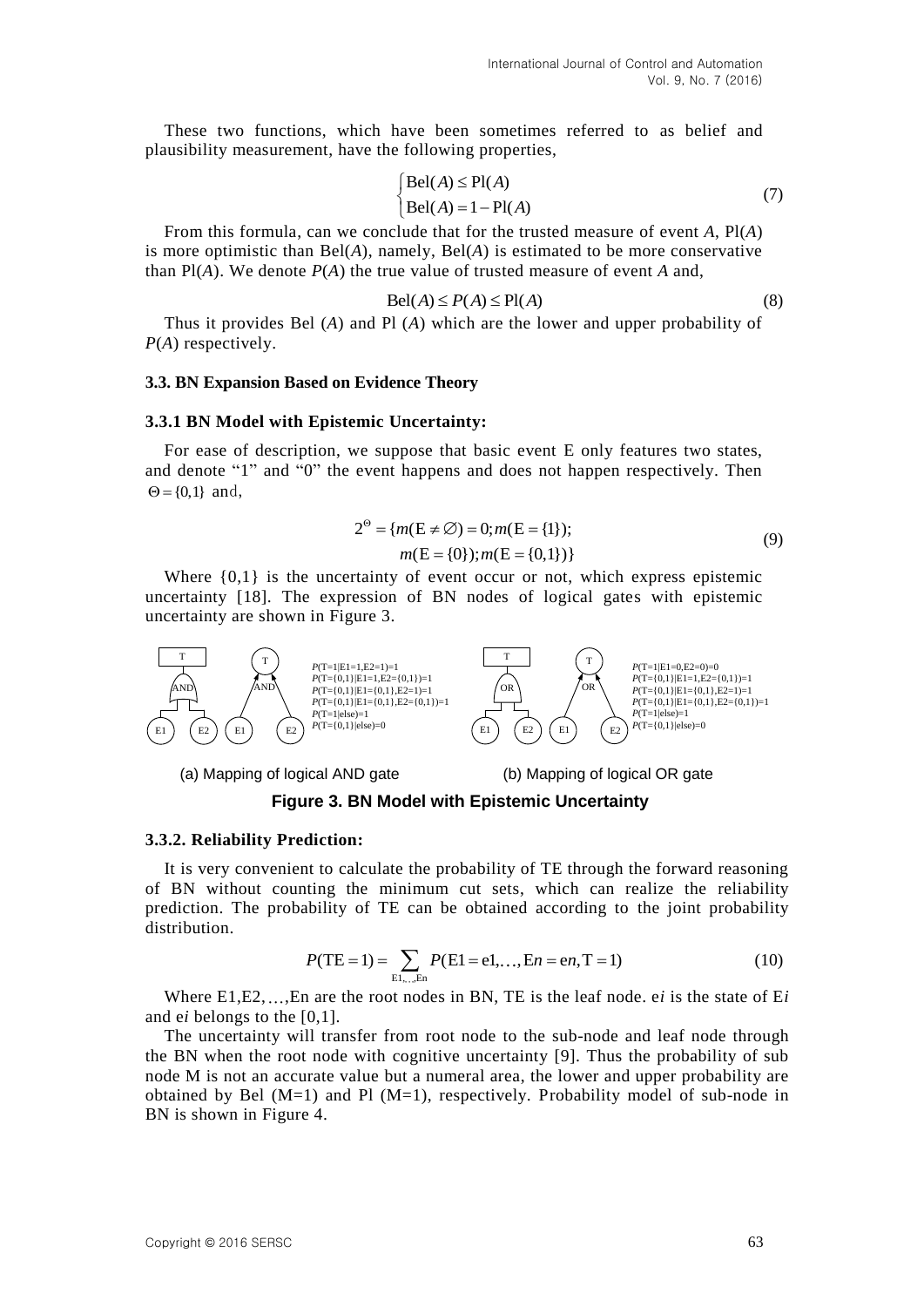

**Figure 4. Probability Model of Sub-Node with Epistemic Uncertainty in BN**

The state of M can be determined according to the conditional state diagram as shown in Figure 3. Base on the state of M, Bel  $(M=1)$  and Pl  $(M=1)$  can be achieved refer to Formula (5) and (6), as shown in Table 2. In the following, we can calculate the Bel  $(T=1)$  and Pl  $(T=1)$  by BN reasoning depend on Table 2, Figure 1 and Formula 10, thus P  $(T=1)$  belongs to [Bel  $(T=1)$ , Pl  $(T=1)$ ].

**Table 2. Bel and Pl of Sub-Node**

| State of M | Bel $(M=1)$ | $PI(M=1)$ |
|------------|-------------|-----------|
|            |             |           |
|            |             |           |
|            |             |           |
|            |             |           |

## **3.3.3. Importance Analysis:**

Importance analysis is a significant component of quantitative analysis and an important concept in reliability engineering. We can identify the weak points of the system and prioritize the system design. It is very convenient to calculate the three types of basic event importance by using clique tree, variable elimination and bucket elimination [19]. The probability importance, structure importance and key importance can be obtained by,

$$
I_i^P = P(T=1 | E i = 1) - P(T=1 | E i = 0)
$$
\n(11)

$$
I_i^P = P(T=1|E_i=1) - P(T=1|E_i=0)
$$
(11)  

$$
I_i^S = P(T=1|E_i=1, P(E_j=1)=0.5) - P(T=1|E_i=0, P(E_j=1)=0.5)
$$
(12)

Where,  $1 \le j \ne i \le n$ <sub>o</sub><br> $I^C = \frac{P(Ei = 1)}{P(Ei = 1)}$ 

$$
i \le n \, ,
$$
  
\n
$$
I_i^{\text{C}} = \frac{P(\text{E}i = 1)}{P(\text{T} = 1)} \times [P(\text{T} = 1 | \text{E}i = 1) - P(\text{T} = 1 | \text{E}i = 0)] \tag{13}
$$

Actually, the importance  $P(\Box)$  are interval number except the structure importance due to the epistemic uncertainty, we can set it as the average of  $Bel(\Box)$  and  $Pl(\Box)$ , that is,

$$
P(\square) = (\text{Bel}(\square) + \text{Pl}(\square)) / 2 \tag{14}
$$

The above importance does not reflect the influence of uncertainty on reliability and for this epistemic importance is proposed in this paper. Epistemic importance is a kind of metric indicator of top event uncertainty which caused by the uncertainty of basic events [9]. It can be calculated by the following expression, went uncertainty which caused b<br>ed by the following expression,<br>=  $Pl(T=1|cond.) - Bel(T=1|cond.)$ 

$$
I_i^{\text{E}} = \text{Pl}(T = 1 | \text{cond.}) - \text{Bel}(T = 1 | \text{cond.})
$$
\n
$$
\text{cond.:} \text{m}(E i = \{0, 1\}) \neq 0, \text{m}(E j = \{0, 1\}) = 0, i = 1, 2, \dots, n, j = 1, 2, \dots, n, j \neq i
$$
\n
$$
(15)
$$

It is very convenient to obtain that which basic event uncertainty has a biggest influence on system reliability analysis, thus we can take some measures to reduce the uncertainty.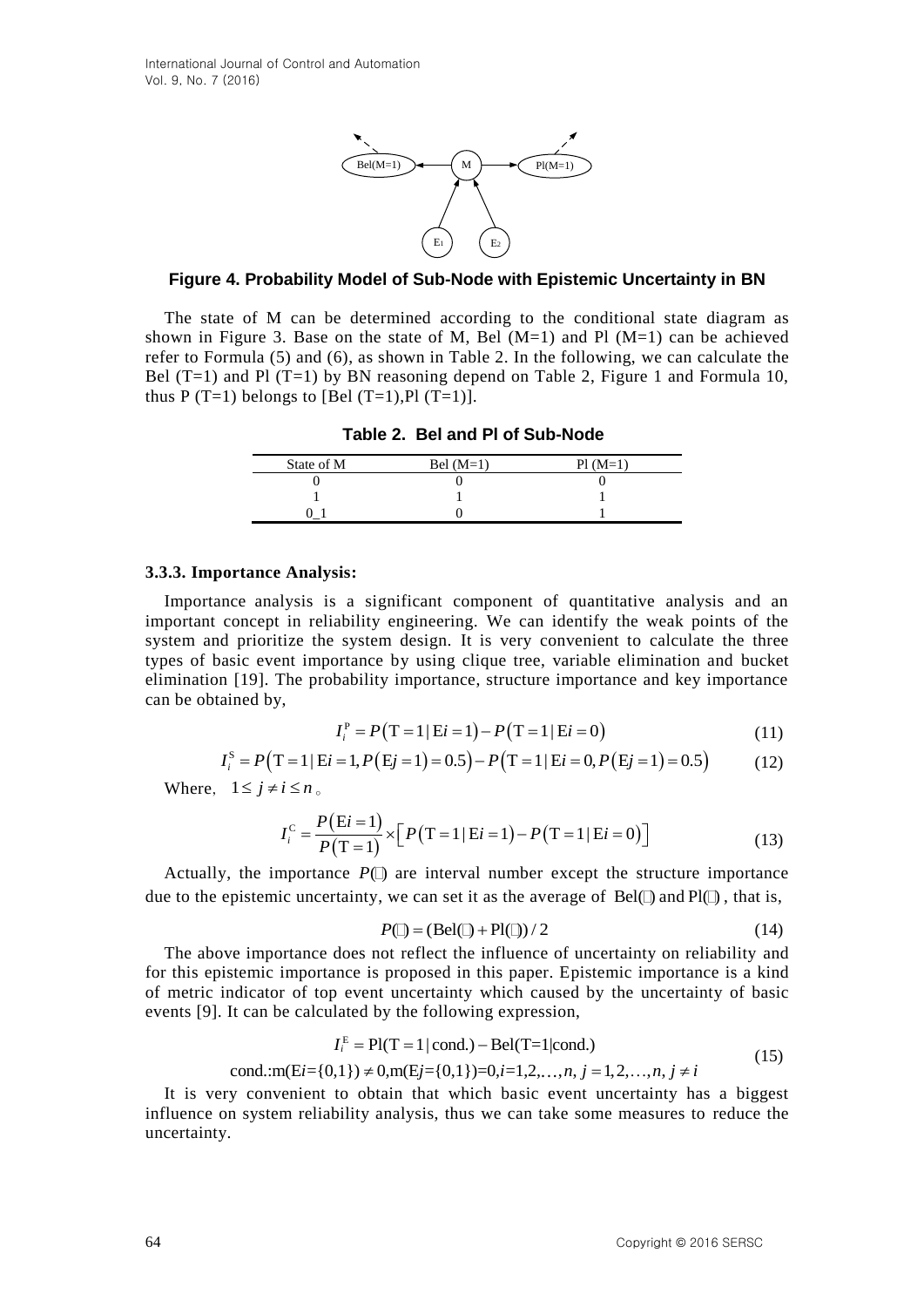## **4. Common Cause Failure**

Common cause failure (CCF) is a kind of failure caused by the same reason and lead to two or more devices invalid at the same time or within a very short time.

The key to construct a CCF model of system reliability by using BN is to divide the common cause component failure rate  $\lambda$  into an independent failure rate  $\lambda_I$  and CCF rate  $\lambda_c$  [20]. The BN of a parallel system with two components considering CCF is shown in Figure 5. Here, E<sub>i</sub> ( $i=1,2$ ) is the independent failure factor of C<sub>i</sub> ( $i=1,2$ ). C is the common cause failure factor of  $C_i$  ( $i=1,2$ ). For systems with two states: "0" present the component is in normal and "1" means the component is failed, and the failure of the whole system is as follows,

$$
\lambda = \lambda_{\mathrm{E}_1} \lambda_{\mathrm{E}_2} + \lambda_{\mathrm{C}} \tag{16}
$$



**Figure 5. The BN of Parallel System Considering CCF**

We denote  $R<sub>S</sub>$  and  $R<sub>C</sub>$  the reliability of system regardless of and considering CCF, respectively. Since E1=E2, the expression of system reliability can be expressed as follows,

$$
R_{\rm s} = 2P(E_1 = 0) - P^2(E_1 = 0)
$$
(17)  
\n
$$
R_{\rm c} = P(S = 0) = \sum_{\rm E_1.C.E_2.C_1.C_2.S} P(E_1, C, E_2, C_1, C_2, S)
$$
  
\n
$$
= \sum_{\rm C_1.C_2} \{P(S = 0 | C_1, C_2) \times \sum_{\rm E_1.C} [P(C_1 = 0 | E_1, C)P(E_1)P(C)]
$$
  
\n
$$
\times \sum_{\rm E_2.C} [P(C_2 = 0 | E_2, C)P(E_2)P(C)]
$$
  
\n
$$
= 2R_1R_{C^*} - R_1^2R_{C^*}
$$
(18)

Here,  $R_1 = P(E_1 = 0)$ ,  $R_{C^*} = P(C = 0)$ .

Now let  $\lambda_1 = \lambda_2 = 0.005$ ,  $\beta = 10\%$ , with this information the reliability curves of parallel system are shown in Figure 6. It can be seen that  $R<sub>S</sub>(t)$  is greater than  $R<sub>C</sub>(t)$  at the same time in parallel system, and the common cause failure will greatly affects system reliability. So the CCF should not be ignored in the reliability analysis.



**Figure 6. Contrast Curves of Parallel System Reliability**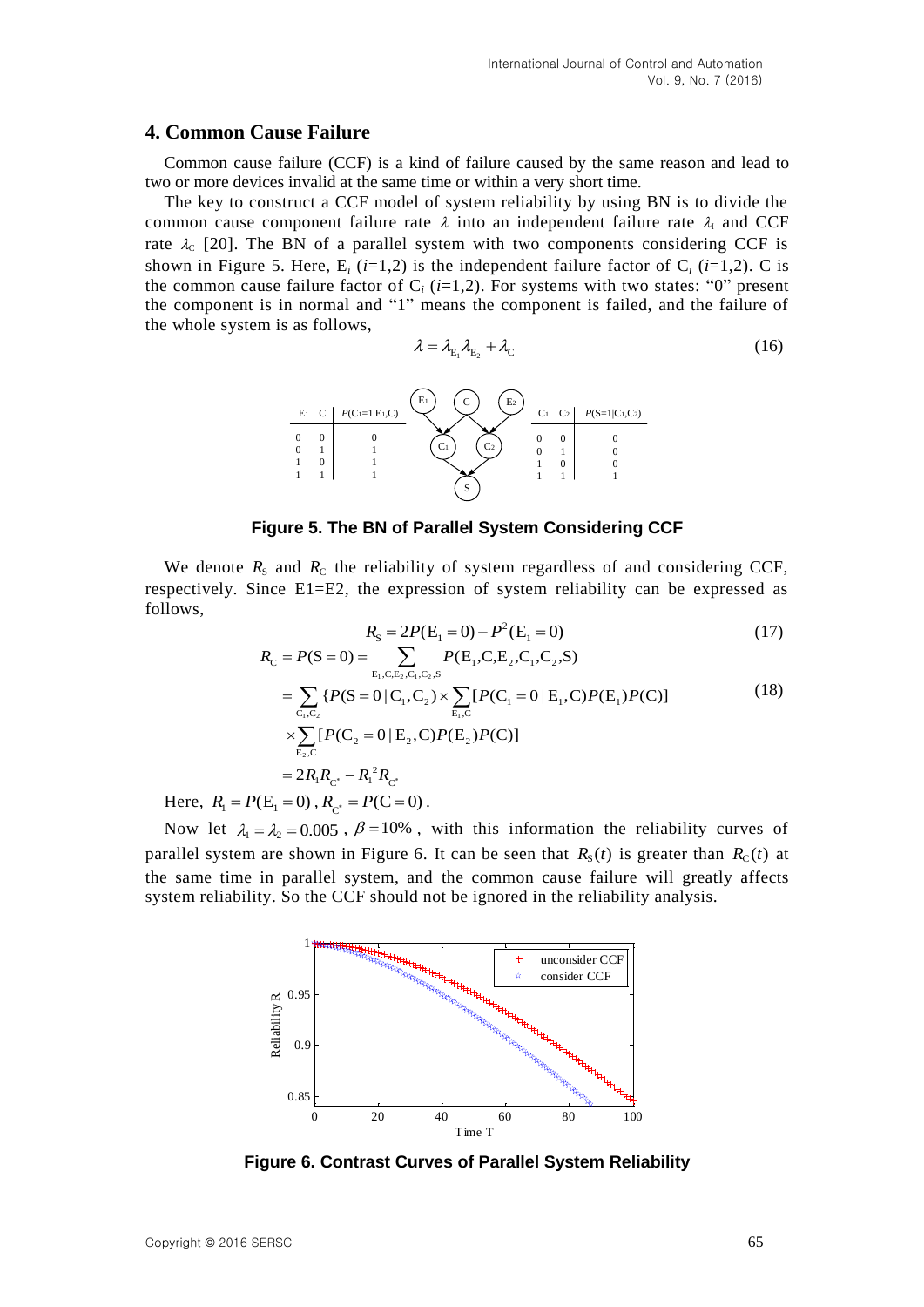# **5. Reliability Analysis of ATP**

In accordance with the approach for mapping FT into BN, the BN model ATP is established by MSBNX as shown in Figure 7.



**Figure 7. BN Model of ATP System**

As ATP system is a safety-critical system and the majority of equipment in it are redundant configuration. Therefore, we must consider CCF in the reliability analysis of ATP system. Table 3 shows the failure of basic units, where  $\lambda_I$  and  $\lambda_C$  represent the independent failure rate and common cause failure rate, respectively. According to the formula (16), it is easy to obtain the failure of basic units ( $\lambda_{\text{U}}$ ). The failure of basic unit is presented by interval number in consideration of the uncertainty involved in reliability analysis, and we marked it with  $\lambda_{\text{UF}}$ . Taking differ with 15% of  $\lambda_{\text{U}}$  as the upper and lower boundary of  $\lambda_{\text{UF}}$  by reference to the principle of determining fuzzy number that is presented by Dubois and Prade.

| Node           | Name           | $\lambda_{\rm r}$ /h-1 | $\lambda_c/h^{-1}$    | $\lambda_{\text{II}}$ /h <sup>-1</sup> | $\lambda_{\text{UF}}$ /h <sup>-1</sup>         |
|----------------|----------------|------------------------|-----------------------|----------------------------------------|------------------------------------------------|
| D1             | $C2-CU$        | $1.20\times10^{-5}$    | $1.20 \times 10^{-6}$ | $1.20 \times 10^{-6}$                  | $[1.02 \times 10^{-6}, 1.41 \times 10^{-6}]$   |
| D2             | <b>TCR</b>     | $2.30\times10^{-6}$    | $2.50 \times 10^{-7}$ | $2.50 \times 10^{-7}$                  | $[2.13 \times 10^{-7}, 2.94 \times 10^{-7}]$   |
| D <sub>3</sub> | TIU            | $2.10\times10^{-5}$    | $1.94\times10^{-6}$   | $1.94\times10^{-6}$                    | $[1.65 \times 10^{-6}, 2.28 \times 10^{-6}]$   |
| D <sub>4</sub> | <b>RTU</b>     | $1.80\times10^{-5}$    | $1.71 \times 10^{-6}$ | $1.71 \times 10^{-6}$                  | $[1.45\times10^{-6}, 2.01\times10^{-6}]$       |
| D <sub>5</sub> | $GSM-R$        | $1.45\times10^{-8}$    | $1.61\times10^{-9}$   | $1.61\times10^{-9}$                    | $[1.37\times10^{9}, 1.89\times10^{9}]$         |
| D <sub>6</sub> | <b>RSS</b>     | $1.20\times10^{-5}$    | $1.20 \times 10^{-6}$ | $1.20 \times 10^{-6}$                  | $[1.02 \times 10^{-6}, 1.41 \times 10^{-6}]$   |
| D <sub>7</sub> | ATP-CU         | $1.49\times10^{-5}$    | $1.45 \times 10^{-6}$ | $1.45 \times 10^{-6}$                  | $[1.23\times10^{-6}, 1.71\times10^{-6}]$       |
| D <sub>8</sub> | <b>SDU</b>     | $2.50\times10^{-9}$    | $2.78\times10^{-10}$  | $2.78\times10^{-10}$                   | $[2.36 \times 10^{-10}, 3.27 \times 10^{-10}]$ |
| D <sub>9</sub> | <b>BTM</b>     | $2.00\times10^{-6}$    |                       | $2.00\times10^{-6}$                    | $[1.70 \times 10^{-6}, 2.35 \times 10^{-6}]$   |
| D10            | <b>BTM</b> Ant | $7.00\times10^{-8}$    |                       | $7.00\times10^{-8}$                    | $[5.95\times10^{-8}, 8.24\times10^{-8}]$       |
| D11            | DMI            | $5.00\times10^{-6}$    |                       | $5.00\times10^{-6}$                    | $[4.25\times10^{-6}, 5.88\times10^{-6}]$       |

**Table 3. Reliability Parameters of Basic Units**

Combining BN with D-S evidence theory, the belief probability and plausibility probability of ATP system failure are calculated according to forward reasoning, as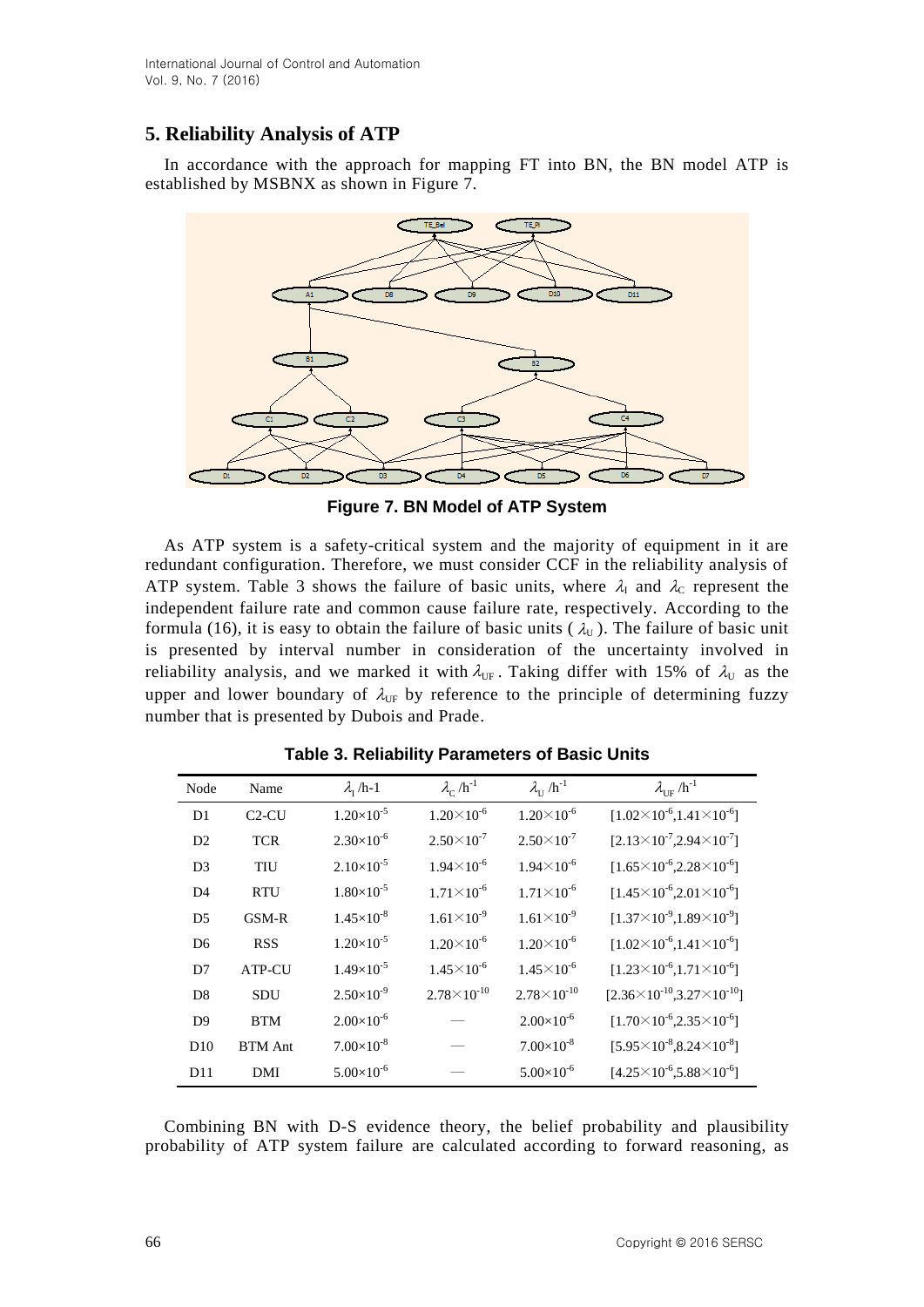shown in Table 4. The failure of ATP system belongs to  $[0.000766\%, 0.001059\%]$ , thus the availability range from 99.9989% to 99.9992% which satisfy the requirements of CTCS requirements specification. Setting time as  $2 \times 10^4$ h, then the reliability is presented in Figure 8.



**Table 4. Bel and Pl of ATP System**

**Figure 8. The Reliability Curves of ATP System**

Based on the analysis in section 3.3.3, it is convenient to calculate the three types of common importance and epistemic importance of basic unit, the results are shown in Table 5. It is shown that the uncertainty and epistemic importance of basic event have not the same sequence, which means that the uncertainty does not reveal the impact on the system reliability of the TE. In addition, we also obtain the uncertainty of DMI, BTM and TIU has a crucial influence on ATP system reliability from the epistemic importance.

|  | <b>Table 5. Importance of ATP System</b> |  |  |
|--|------------------------------------------|--|--|
|--|------------------------------------------|--|--|

| Node           | uncertainty          |                     |                      | $I_i^S$  | $I_i^{\rm E}$        |
|----------------|----------------------|---------------------|----------------------|----------|----------------------|
| D1             | $0.39\times10^{-6}$  | $4.36\times10^{-6}$ | $5.81\times10^{-7}$  | 0.014649 | $\Omega$             |
| D2             | $0.81\times10^{-7}$  | $4.36\times10^{-6}$ | $1.21\times10^{-7}$  | 0.014649 |                      |
| D <sub>3</sub> | $0.63\times10^{-6}$  | 0.999993            | 0.215309             | 0.018555 | $0.63\times10^{-6}$  |
| D <sub>4</sub> | $0.56\times10^{-6}$  | $1.45\times10^{-6}$ | $2.75\times10^{-7}$  | 0.002930 |                      |
| D <sub>5</sub> | $0.52\times10^{-9}$  | $1.45\times10^{-6}$ | $2.59\times10^{-10}$ | 0.002930 |                      |
| D <sub>6</sub> | $0.39\times10^{-6}$  | $1.45\times10^{-6}$ | $1.93\times10^{-7}$  | 0.002930 | $\Omega$             |
| D7             | $0.48\times10^{-6}$  | $1.45\times10^{-6}$ | $2.33\times10^{-7}$  | 0.002930 |                      |
| D <sub>8</sub> | $0.91\times10^{-10}$ | 0.999991            | $3.09\times10^{-5}$  | 0.018555 | $9.00\times10^{-11}$ |
| D <sub>9</sub> | $0.65\times10^{-6}$  | 0.999993            | 0.221968             | 0.018555 | $0.65\times10^{-6}$  |
| D10            | $2.29\times10^{-8}$  | 0.999991            | 0.007769             | 0.018555 | $2.29\times10^{-8}$  |
| D11            | $1.63\times10^{-6}$  | 0.999996            | 0.554921             | 0.018555 | $1.63\times10^{-6}$  |

Applying backward reasoning to ATP system, it is supposed that the TE happens (assuming TE=1), the conditional probability of basic event failure is shown in Table 6.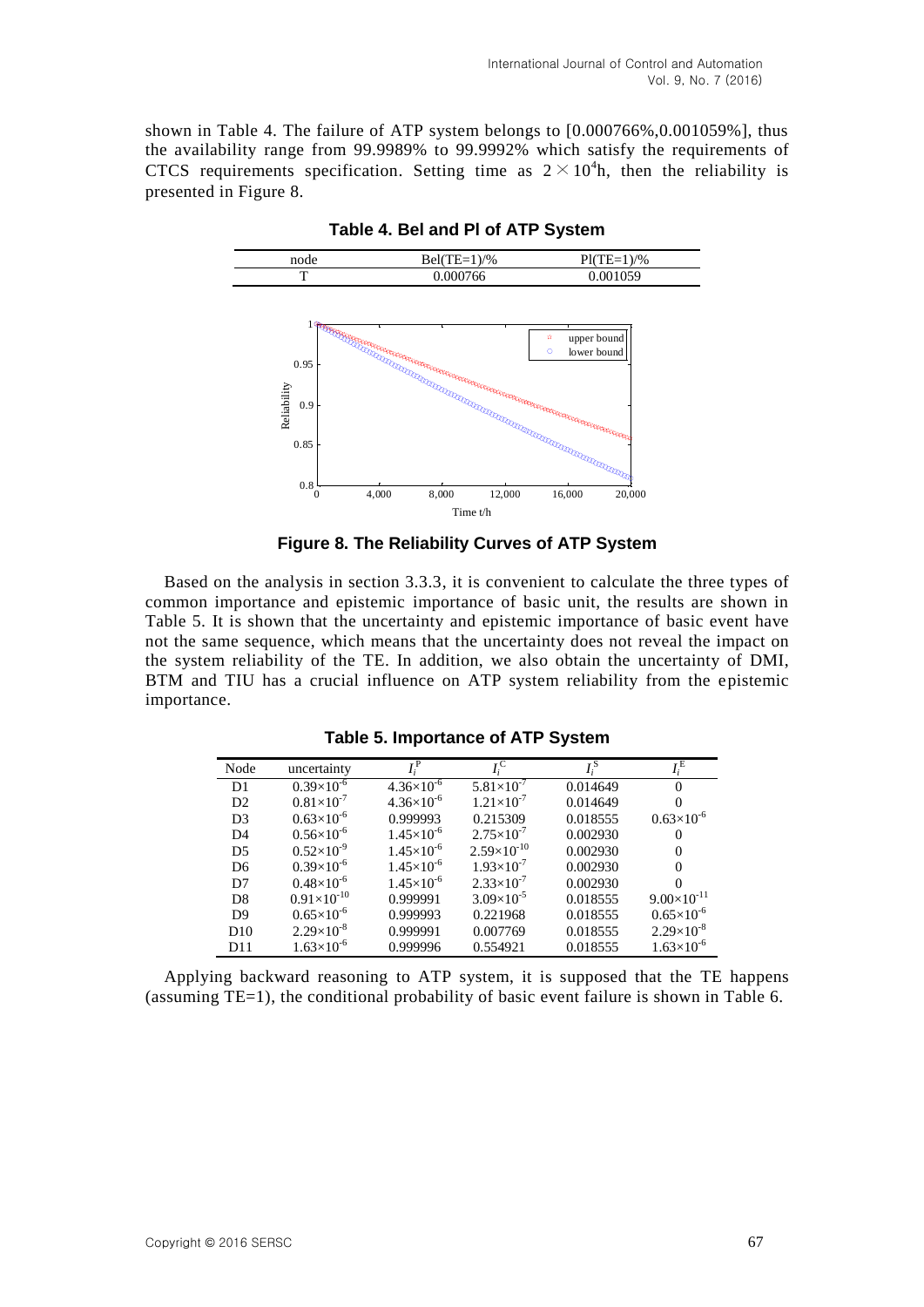| Node           | $P(Di=1 TE=1)$      | Event code      | $P(Di=1 TE=1)$      |
|----------------|---------------------|-----------------|---------------------|
| D1             | $1.78\times10^{-6}$ | D7              | $1.68\times10^{-6}$ |
| D <sub>2</sub> | $3.71\times10^{-7}$ | D <sup>8</sup>  | $3.09\times10^{-5}$ |
| D3             | 0.21531             | D <sup>9</sup>  | 0.22197             |
| D4             | $1.99\times10^{-6}$ | D <sub>10</sub> | 0.00777             |
| D <sub>5</sub> | $1.87\times10^{-9}$ | D <sub>11</sub> | 0.55492             |
| D6             | $1.39\times10^{-6}$ |                 |                     |

**Table 6. Diagnosis Reasoning of ATP System** 

According to Table 6, it is obvious that when the ATP system is failed, TIU is the most vulnerable link of ATP system except the double cold standby unit. Therefore, the weak links of ATP system are DMI, BTM, BTM Ant and TIU. From analysis above, to increase the reliability of ATP system, we should pay attention to maintenance of the aforementioned four units.

# **6. Conclusion**

In this paper, we have used D-S evidence inference and BN for reliability analysis of ATP system with uncertainty and common cause failure. The results show that CCF has a greatly effect on reliability analysis, and the analysis result will introduce serious error under the hypothesis of independent failure. BN is very suitable to recognize the vulnerable positions of system, and TIU is the weak part of ATP system except the double cold standby unit, we should pay more attention to maintenance them in order to enhance the reliability. Demonstrated by an example, combined evidence inference with BN can resolve the influence of CCF and uncertainty, and improves the ability of BN to deal with the uncertainty in reliability analysis, which makes the analysis results more reasonable.

## **Acknowledgment**

This research is partially supported by the Railway Ministry Technology Research and Development Program (2015X007-H).

# **References**

- [1] F. Yan, "Safety assurance and assessment method research for train control system", China Safety Science Journal, vol. 20, no. 12, **(2010)**, pp.98-104.
- [2] CENELEC 2003, "EN 50129 Railway Applications: safety related electronic systems for signalling", **(2003).**
- [3] W. T. Zhang, Y. P. Zhang, H. S. Su and L. Yang, "Reliability analysis on ATP system of CTCS-3 based on dynamic fault tree", Chinese Journal of Engineering Design, vol. 21, no. 1, **(2014)**, pp.18-26.
- [4] L. Q. Di, X. E. Yuan and Y. N. Wang, "Research on the evaluation method for the RAM goals of CTCS-3", China Railway Science, vol. 31, no. 6, **(2010)**, pp.92-97.
- [5] Y. Zhang, C. Y. Liu, Q. H. Li, X. L. Hou, H. J. Yuan and M. Jiang, "Quantitative safety assessment method based on risk in railway system block center and countermeasures", China Railway Science, vol. 31, no. 4, **(2010)**, pp.112-117.
- [6] J. H. Liu, X. C. Dai, Z. Guo and Y. Wang, "Quantitative safety assessment method based on risk in railway system", China Railway Science, vol. 30, no. 5, **(2009)**, pp.123-128.
- [7] J. B. Dugan, S. J. Bavuso and M. A. Boyd, "Dynamic Fault-Tree Models For Fault- Tolerant Computer Systems", IEEE Transactions On Reliability, vol. 41, no. 3, **(1992)**, pp.363-377.
- [8] X. Feng and X. F. Wang, "Analysis on reliability and performance of computer-based interlocking system with the dynamic fault tree method", Journal of the China Railway Society, vol. 33, no. 12, **(2011)**, pp.78-82.
- [9] B. Suo, C. Zeng, Y. S. Cheng and J. Li, "Reliability analysis based on evidence theory and Bayesian networks method", Systems Engineering and Electrics, vol. 33, no. 10, **(2011)**, pp.2343-2347.
- [10] H. Langseth and L. Portinale, "Bayesian networks in reliability", Reliability Engineering System Safety ,vol. 92, no. 1, **(2006)**, pp.92-108.
- [11] Y. W. Yin, W. X. Qian and L. Y. Xie, "A method for system reliability assessment based on Bayesian networks", Acta Aeronautica et Astronautica Sinica, vol. 29, no. 6, **(2008)**, pp.1482-1489.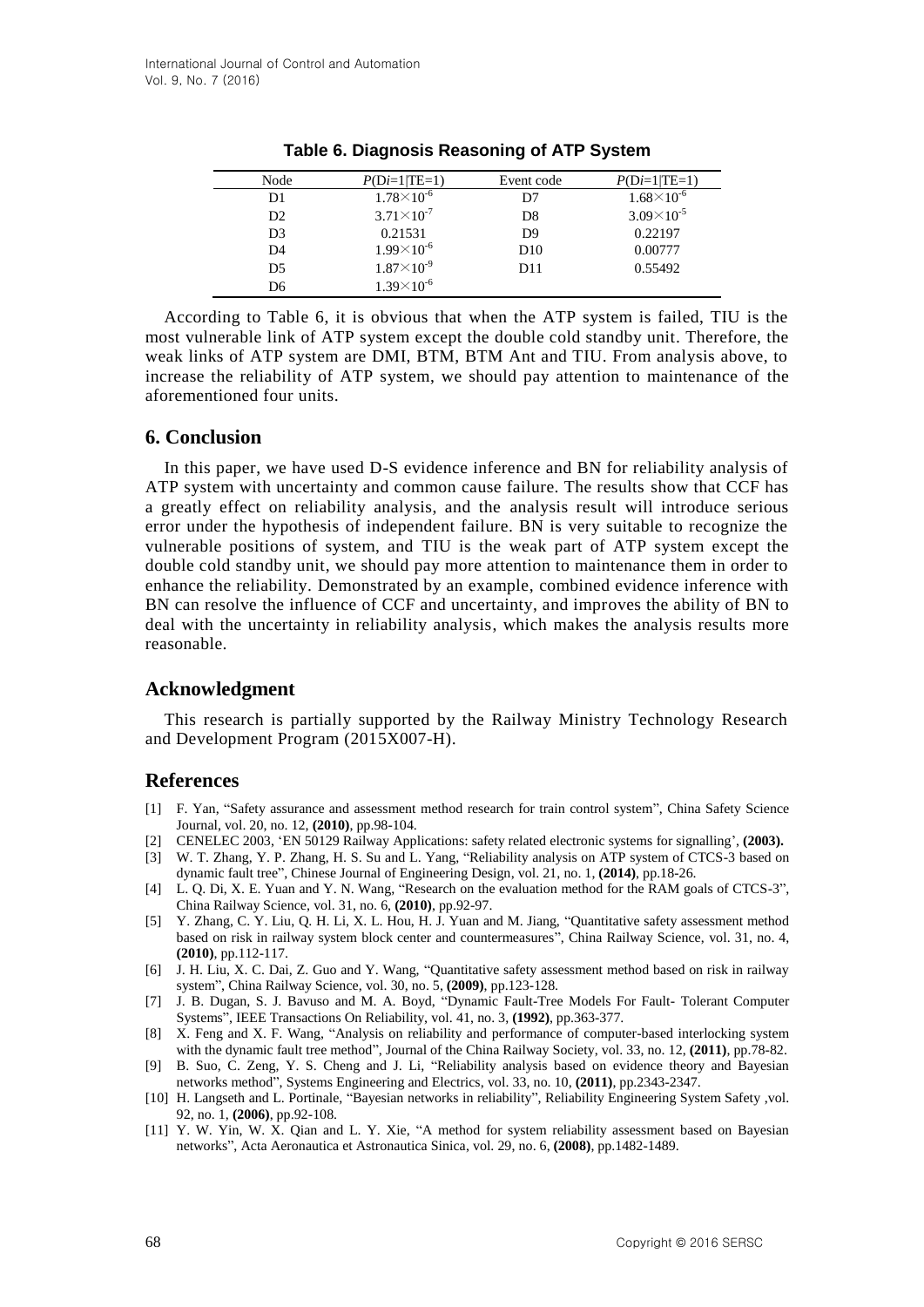- [12] F. Flammini, S. Marrone, N. Mazzocca and V. Vittorini, "Modeling system reliability aspects of ERTMS/ETCS by fault trees and Bayesian networks", In: Safety and reliability for managing risk: Proceedings of the 15th European Safety and Reliability Conference (ESREL 2006), Estoril, Portugal, **(2006)**, pp.2675-2683.
- [13] S. Q. Zhao, D. C. Cheng and L. Liu, "Reliability evaluation of power distribution system based on D-S evidence inference and Bayesian networks method", Transactions of China Electro Technical Society, vol. 24, no. 7, **(2009)**, pp.134-138.
- [14] S. L. Hegarat-Mascle, I. Bloch and D. Vidal-Madjar, "Application of Dempster-Shafer evidence theory to unsupervised classification in multisource remote sensing", IEEE Transactions on Geoscience and Remote Sensing, vol. 35, no. 4, **(1997)**, pp.1018-1030.
- [15] H. S. SU and Y. L. Che, "Reliability assessment on CTCS-3 train control system using faults trees and Bayesian networks", International Journal of Control and Automation, vol. 6, no. 4, **(2013)**, pp.271-291.
- [16] A. Bobbio, L. Portinale, M. Minichino and E. Ciancamerla, "Improving the analysis of dependable systems by mapping fault trees into Bayesian networks", Reliability Engineering and System Safety, vol. 71, no. 3, **(2001)**, pp.249-260.
- [17] J. H. Mi, Y. F. Li, H. Z. Huang, L. YU and X. L. Zhang, "Reliability analysis of multi-state systems with common cause failure based on Bayesian networks", Eksploatacja I Niezawodnosc- Maintenance and Reliability, vol.15, no. 2, **(2013)**, pp.169-175.
- [18] X. Y. Wang, H. S. Gao, X. Jin and L. L. Xu, "Reliability analysis of SDH equipment based on evidential network", Telecommunications for Electric Power System, vol. 31, no. 216, **(2010)**, pp.25-29.
- [19] Z. B. Zhou, D. D. Dong and J. L. Zhou, "Application of Bayesian networks in reliability analysis", Systems Engineering Theory and Practice, no. 6, **(2006)**, pp.95-100.
- [20] X. W. Yin, W. X. Qian and L. Y. Xie, "Common cause failure model of system reliability based on Bayesian networks", China Mechanical Engineering, vol. 20, no. 1, **(2009)**, pp. 90-94.

## **Authors**



**Jinfeng Yang**, she was born in Gansu, China, in 1990. She received her B. S. degree in Lanzhou Jiaotong University in 2013. Currently, she is a Master candidate in [Traffic](javascript:void(0);) [Information](javascript:void(0);) [Engineering](javascript:void(0);) [and](javascript:void(0);) [Control](javascript:void(0);) in Lanzhou Jiaotong University, China. Her recent research interest is reliability and safety analysis of Chinese train control system.



**Youpeng Zhang**, he is serving as a full-time professor and dean at school of Automation and Electrical Engineering, Lanzhou Jiaotong University. His research interest includes System Security and Reliability, Intelligent Control, Power Systems and Its Automation, and *etc*.